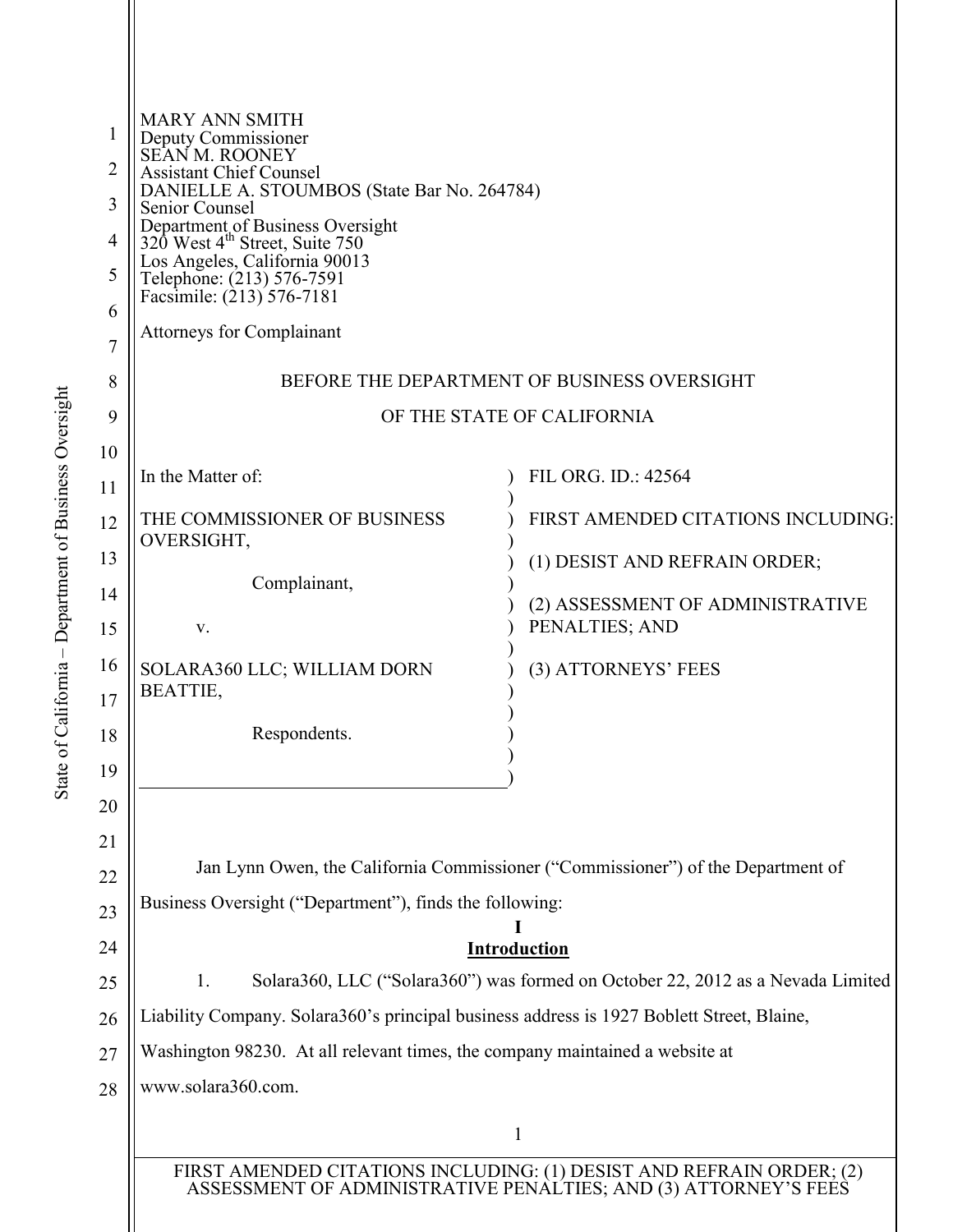2. At all relevant times, William Dorn Beattie ("Beattie") was the President and Chief Executive Officer ("CEO") of Solara360. Beattie is also a "control" person of Solara360. "Control" is defined by Corporations Code section  $160<sup>1</sup>$ 

3. The Commissioner is the head of the Department and is responsible for administering and enforcing the California Franchise Investment Law (Corp. Code, § 31000 et seq.) ("FIL"), and registering the offer and sale of franchises in California.

4. To register a franchise, a franchisor must file a Uniform Franchise Disclosure Document ("Franchise Disclosure Document") with the Department for review and approval, in accordance with sections 31111 and 31114.

5. The disclosure requirements of the FIL are intended to avoid misrepresentations and to provide prospective franchisees with facts upon which to make an informed decision to purchase a franchise, as stated in section 31001.

## **II Statement of Facts**

## A.

British Columbia Securities Commission Takes Action Against Solara Technologies, Inc. and Beattie

6. On June 27, 2007, the British Columbia Securities Commission issued a Cease Trade Order against Solara Technologies, Inc. ("Solara Technologies"), (the "Cease Trade Order") for distributing securities to British Columbia residents without first qualifying the securities with the British Columbia Securities Commission. The Cease Trade Order alleged that Beattie was Solara Technologies' president, sole registered director and officer, and ran its affairs and made all of its significant business decisions.

7. On March 26, 2010, the British Columbia Securities Commission issued a Statement of Findings, holding that Solara Technologies and Beattie: (a) traded in securities without a registration in violation of section 34(1) of the Securities Act, Revised Statutes British Columbia ("R.S.B.C.") 1996, c. 418 ("Securities Act") and distributed the securities without a prospectus in violation of section 61(1) of the Securities Act; (b) misrepresented that Beatty would not be

28

ı

<sup>1</sup> All further statutory references are to the Corporations Code unless otherwise indicated.

FIRST AMENDED CITATIONS INCLUDING: (1) DESIST AND REFRAIN ORDER; (2) ASSESSMENT OF ADMINISTRATIVE PENALTIES; AND (3) ATTORNEY'S FEES

1

2

3

4

5

6

7

8

9

10

11

12

13

14

15

16

17

18

19

20

21

22

23

24

25

26

27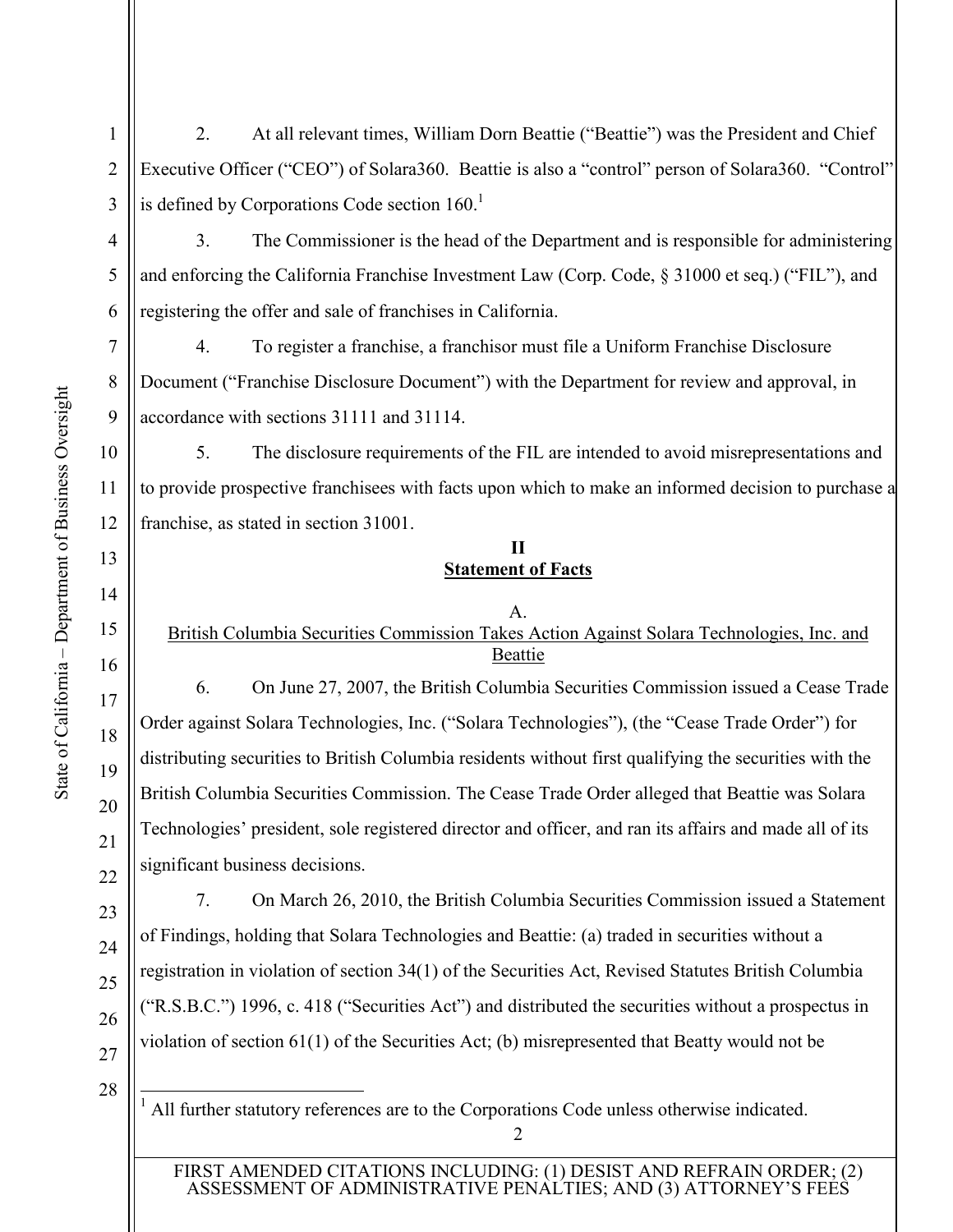| $\overline{2}$ | investor money in violation of section $50(1)(d)$ of the Securities Act; (c) filed false or misleading |                                                                                        |  |
|----------------|--------------------------------------------------------------------------------------------------------|----------------------------------------------------------------------------------------|--|
| 3              | information with the British Columbia Securities Commission in violation of section 168.1(b); and      |                                                                                        |  |
| $\overline{4}$ | (d) traded Solara Technologies securities in violation of the Cease Trade Order.                       |                                                                                        |  |
| 5              | 8.                                                                                                     | After a hearing on the matter, on June 23, 2010, the British Columbia Securities       |  |
| 6              | Commission issued a Decision (the "Decision") requiring Solara Technologies to cease trading           |                                                                                        |  |
| 7              | securities and/or exchange contracts and ordered Beattie to:                                           |                                                                                        |  |
| 8              |                                                                                                        | (a) resign from any position as a director or officer of any issuer, other than Solara |  |
| 9              |                                                                                                        | Technologies and any issuer all the securities of which are owned beneficially by      |  |
| 10             |                                                                                                        | him or members of his immediate family; and                                            |  |
| 11             |                                                                                                        | (b) pay a \$50,000.00 administrative penalty.                                          |  |
| 12             | 9.                                                                                                     | Further, Beattie was prohibited for 5 years from:                                      |  |
| 13             |                                                                                                        | (a) trading securities and/or exchange contracts for up to 5 years, except for his own |  |
| 14             |                                                                                                        | account;                                                                               |  |
| 15             |                                                                                                        | (b) acting as a director or officer of any issuer other than Solara;                   |  |
| 16             |                                                                                                        | (c) acting in a management or consultative capacity in connection with activities in   |  |
| 17             |                                                                                                        | the securities market; and                                                             |  |
| 18             |                                                                                                        | (d) engaging in investor relations activities.                                         |  |
| 19             | 10.                                                                                                    | The Decision further required Beattie and Solara Technologies to obtain a variation    |  |
| 20             | from the Decision before advertising, soliciting, and negotiating financing for Solara Technologies'   |                                                                                        |  |
| 21             | business.                                                                                              |                                                                                        |  |
| 22             | 11.                                                                                                    | On March 9, 2011, the British Columbia Securities Commission issued a variation        |  |
| 23             | order approving Beattie as a director and officer of Solara AdWorks, Inc. and allowing Beattie and     |                                                                                        |  |
| 24             | Solara AdWorks to engage in conduct for the purpose of obtaining financing for its business.           |                                                                                        |  |
| 25             | Beattie signed an undertaking that he would not trade in the securities of Solara AdWorks, Inc. for 5  |                                                                                        |  |
| 26             | years, until June 23, 2015, unless first obtaining the British Columbia Securities Commission's        |                                                                                        |  |
| 27             | approval.                                                                                              |                                                                                        |  |
| 28             | ///                                                                                                    |                                                                                        |  |
|                |                                                                                                        | 3                                                                                      |  |
|                | FIRST AMENDED CITATIONS INCLUDING: (1) DESIST AND REFRAIN ORDER; (2)                                   |                                                                                        |  |

compensated using investor money when in fact, he paid himself a \$70,000.00 annual salary using

1

ASSESSMENT OF ADMINISTRATIVE PENALTIES; AND (3) ATTORNEY'S FEES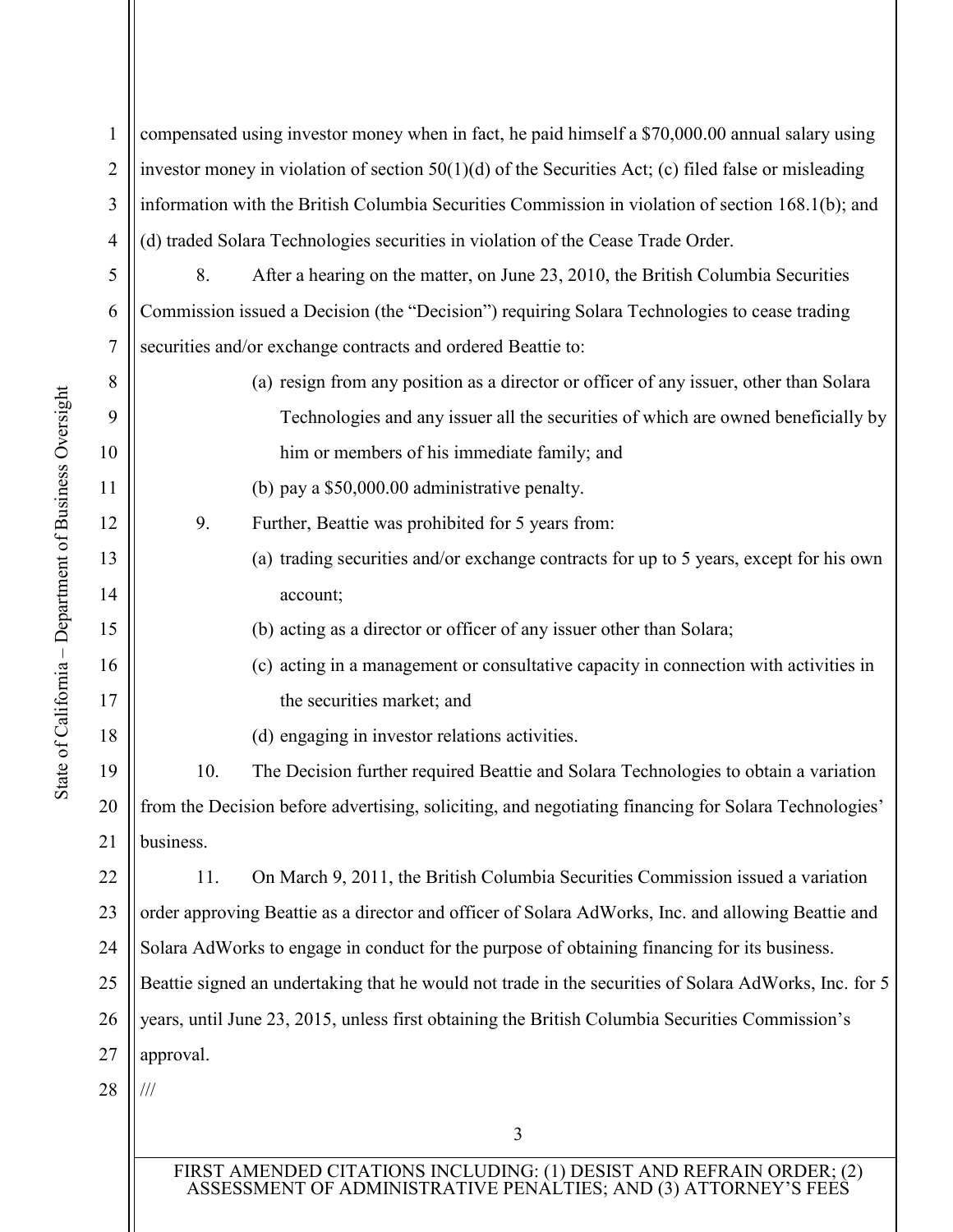| $\mathbf{1}$   | <b>B.</b><br>Manitoba Securities Commission Takes Action Against Solara Technologies and Beattie                                                           |  |  |
|----------------|------------------------------------------------------------------------------------------------------------------------------------------------------------|--|--|
| 2              | 12.<br>On June 1, 2011, the Manitoba Securities Commission issued an Order (the "Order")                                                                   |  |  |
| 3              | requiring Solara Technologies to cease trading in securities indefinitely. The Order required Beattie                                                      |  |  |
| $\overline{4}$ | to:                                                                                                                                                        |  |  |
| 5              | (a) cease trading in securities until June 23, 2015, except for his own account;                                                                           |  |  |
| 6              | (b) resign from any position as a director of officer of any issuer;                                                                                       |  |  |
| 7              | (c) cease acting as a director or officer of any issuer, other than Solara, Solara                                                                         |  |  |
| 8              | AdWorks, and any issuer of the securities of which are owned beneficially by                                                                               |  |  |
| 9              | him or members of his immediate family until June 23, 2015; and                                                                                            |  |  |
| 10             | (d) obtain a variation of the Order before advertising, soliciting, and negotiating, for                                                                   |  |  |
| 11             | the purposes of obtaining financing.                                                                                                                       |  |  |
| 12             |                                                                                                                                                            |  |  |
| 13             | Solara360 Applies For Franchise Registration Without Disclosing British Columbia Securities<br>Commission Decision or Manitoba Securities Commission Order |  |  |
| 14             | On November 4, 2013, Solara 360 filed a Franchise Registration Application with the<br>13.                                                                 |  |  |
| 15             | Department pursuant to section 31111 (the "Initial Application"). The Initial Application disclosed                                                        |  |  |
| 16             | Beattie as Solara360's President and CEO.                                                                                                                  |  |  |
| 17             | Applicants are required to disclose whether any officer is subject to an effective<br>14.                                                                  |  |  |
| 18<br>19       | injunctive or restrictive order or decree resulting from a pending or concluded action brought by a                                                        |  |  |
| 20             | public agency and related to the franchise or to a Federal, State, or Canadian franchise, securities,                                                      |  |  |
| 21             | antitrust, trade regulation, or trade practice law.                                                                                                        |  |  |
| 22             | Solara360 failed to disclose the British Columbia Decision and Manitoba Order in its<br>15.                                                                |  |  |
| 23             | Initial Application.                                                                                                                                       |  |  |
| 24             | Applicants are further required to identify, on a Franchise Seller Disclosure Form, all<br>16.                                                             |  |  |
| 25             | persons who will solicit, offer, or sell franchises in California. Applicants are required to disclose                                                     |  |  |
| 26             | whether any sales person:                                                                                                                                  |  |  |
| 27             | Is subject to a currently effective injunction or restrictive order or decree                                                                              |  |  |
| 28             | resulting from a pending or concluded action brought by a public agency                                                                                    |  |  |
|                | 4                                                                                                                                                          |  |  |
|                |                                                                                                                                                            |  |  |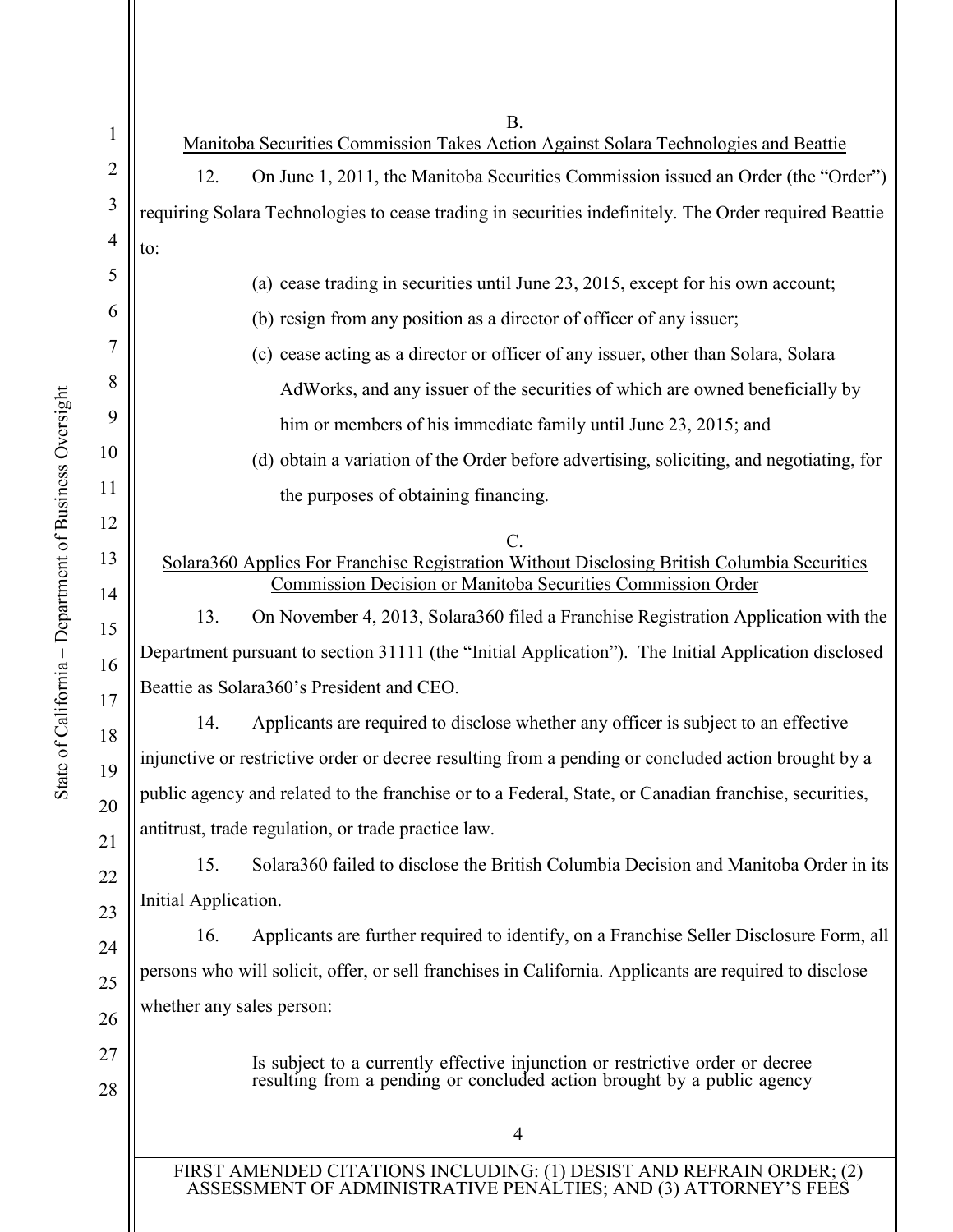5 1 2 3 4 5 6 7 8 9 10 11 12 13 14 15 16 17 18 19 20 21 22 23 24 25 26 27 28 and relating to the franchise, or to a Federal, State or Canadian franchise, securities, antitrust, trade regulation or trade practice law 17. Solara360 submitted a Franchise Seller Disclosure Form for Beattie. The above question was answered "No." 18. An officer of the applicant is required to review the Franchise Disclosure Document and certify its accuracy to the Commissioner. Beattie signed the following notarized certification on behalf of Solara360, dated November 8, 2013: I certify and swear under penalty of perjury of law that I have read and know the contents of this application, including the Franchise Disclosure Document with an issuance date of October 9, 2013, attached as an exhibit, and that all material facts stated in all those documents are accurate and those documents do not contain any material omissions. I further certify that I am duly authorized to make this certification on behalf of the Franchisor and that I do so upon my personal knowledge. 19. The Department issued an order allowing Solara360 to offer and sell franchises in California on November 8, 2013. Under this order, Solara360's franchise registration was effective through April 21, 2014. D. Solara360 Offers To Sell Unregistered Franchises In California 20. Under the FIL, it is unlawful to offer or sell any franchise in the State of California unless the offer has been registered, or is exempt from registration. 21. On or around October 15, 2013, before Solara360 filed its Initial Application with the Department, Beattie offered to sell Solara360 franchises to California residents. E. Solara360 Provides Prospective Franchisee With Unlawful Financial Performance Representations 22. Franchisors who wish to provide prospective franchisees with information regarding the actual or potential financial performance of its franchised and/or franchised-owned outlets must include the representations in the Franchise Disclosure Document and obtain the Commissioner's approval prior to providing prospective franchisees with these projections. 23. Franchisors who do not wish to provide prospective franchisees with financial performance information may include a negative disclosure in the Franchise Disclosure Document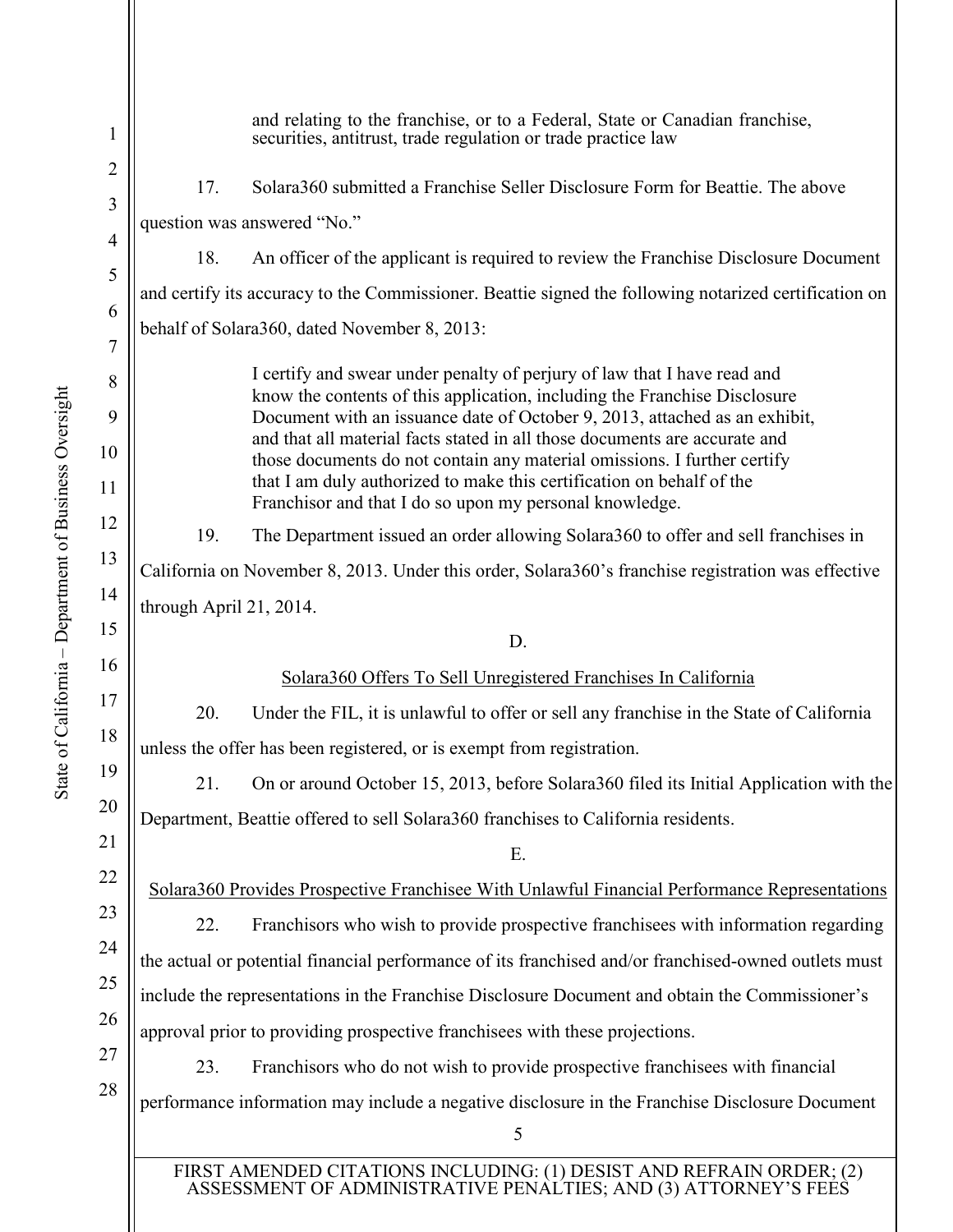10 11 12 13 14 15 16 17 18 State of California – Department of Business Oversight

State of California – Department of Business Oversight

19

20

21

22

23

24

25

26

27

28

stating that they "do not make any representations about a franchisee's future financial performance or the past financial performance."

1

2

3

4

5

6

7

8

9

24. Solara360's November 4, 2013 Initial Application contained the following negative

disclosure:

The Franchisor makes no representations about a franchisee's future financial performance or the past financial performance of company-owned or franchised outlets, nor do they authorize any employee or representative to make any such representations either orally or in writing. If you are purchasing an existing outlet, however, they may provide you with the actual records of that outlet. If you receive any other financial performance information or projections of your future income, you should report it to the their [sic] management by contacting Dorn Beattie at 1927 Boblett St., Blaine, Washington, 98230."

25. On or around October 15, 2013, Beattie held a telephone conference pitching the business to prospective franchisees, including California residents. Immediately after the call, Beattie provided potential California franchisees with a powerpoint presentation summarizing the meeting. One of the powerpoint slides, entitled "Show me the money!" referenced an accompanying excel spreadsheet, which Beattie referred to as the "Sector Financial Tool." The Sector Financial Tool projected that franchisees would achieve \$38,500.00 in monthly gross income, \$462,000.00 in annual gross revenue, and over \$2.3 million in the first 60 months. The fillable Sector Financial Tool allowed franchisees to change the inputs to re-calculate the financial performance projections.

## **III Citations and Desist and Refrain Order Violation of Corporations Code Sections 31110 and 31200**

26. Corporations Code section 31110 provides:

On and after April 15, 1971, it shall be unlawful for any person to offer or sell any franchise in this state unless the offer of the franchise has been registered under this part or exempted under Chapter 1 (commencing with Section 31100) of this part.

27. Corporations Code section 31200 provides:

It is unlawful for any person willfully to make any untrue statement of a material fact in any application, notice or report filed with the commissioner under this law, or willfully to omit to state in any such

6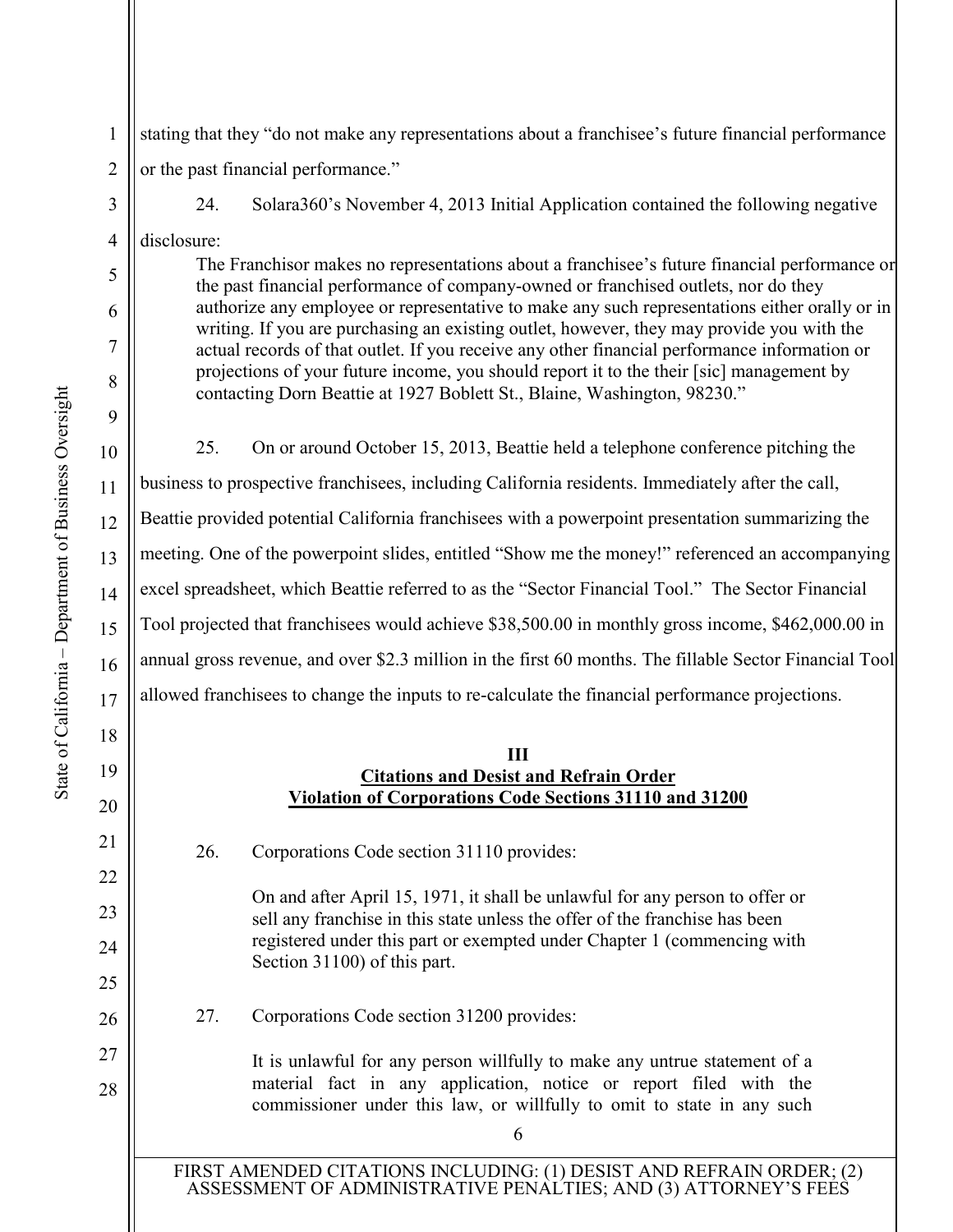application, notice, or report any material fact which is required to be stated therein, or fail to notify the commissioner of any material change as required by Section 31123.

28. Based upon the foregoing findings, the Commissioner is of the opinion that Beattie and Solara360, have engaged in the offer of a franchise in this state that was subject to registration under the FIL without the offer being registered, in violation of Corporations Code section 31110. **CITATION A**: On or around October 15, 2013 Beattie and Solara360 offered to sell unregistered franchises to California residents in violation of Corporations Code section 31110.

29. Based upon the foregoing findings, the Commissioner is of the opinion that Beattie and Solara360, in violation of section 31200, willfully made untrue statements of material fact in an application filed with the Commissioner or omitted to state material facts which were required to be stated in an application filed with the Commissioner including the following:

**CITATION B:** Solara360 and Beattie failed to disclose the June 23, 2010 British Columbia Securities Commission Decision in the Initial Application filed with the Department on November 4, 2013.

**CITATION C:** Solara360 and Beattie failed to disclose the June 1, 2011 Manitoba Order in the Initial Application filed with the Department on November 4, 2013.

**CITATION D:** Solara360's Initial Application stated that it would not provide prospective franchisees with financial performance representations. Beattie, on behalf of Solara360, provided prospective franchisees with financial performance representations without the Commissioner's prior approval and contrary to statements made to the Commissioner in Solara360's Initial Application.

Pursuant to section 31406, Beattie and Solara360 are hereby cited and ordered to desist and refrain from further violations of section 31110 and 31200.

30. This order is necessary, in the public interest, for the protection of franchisees and consistent with the purposes, policies and provisions of the FIL.

27 28 ///

///

///

1

2

3

4

5

6

7

8

9

10

11

12

13

14

15

16

17

18

19

20

21

22

23

24

25

26

FIRST AMENDED CITATIONS INCLUDING: (1) DESIST AND REFRAIN ORDER; (2) ASSESSMENT OF ADMINISTRATIVE PENALTIES; AND (3) ATTORNEY'S FEES

7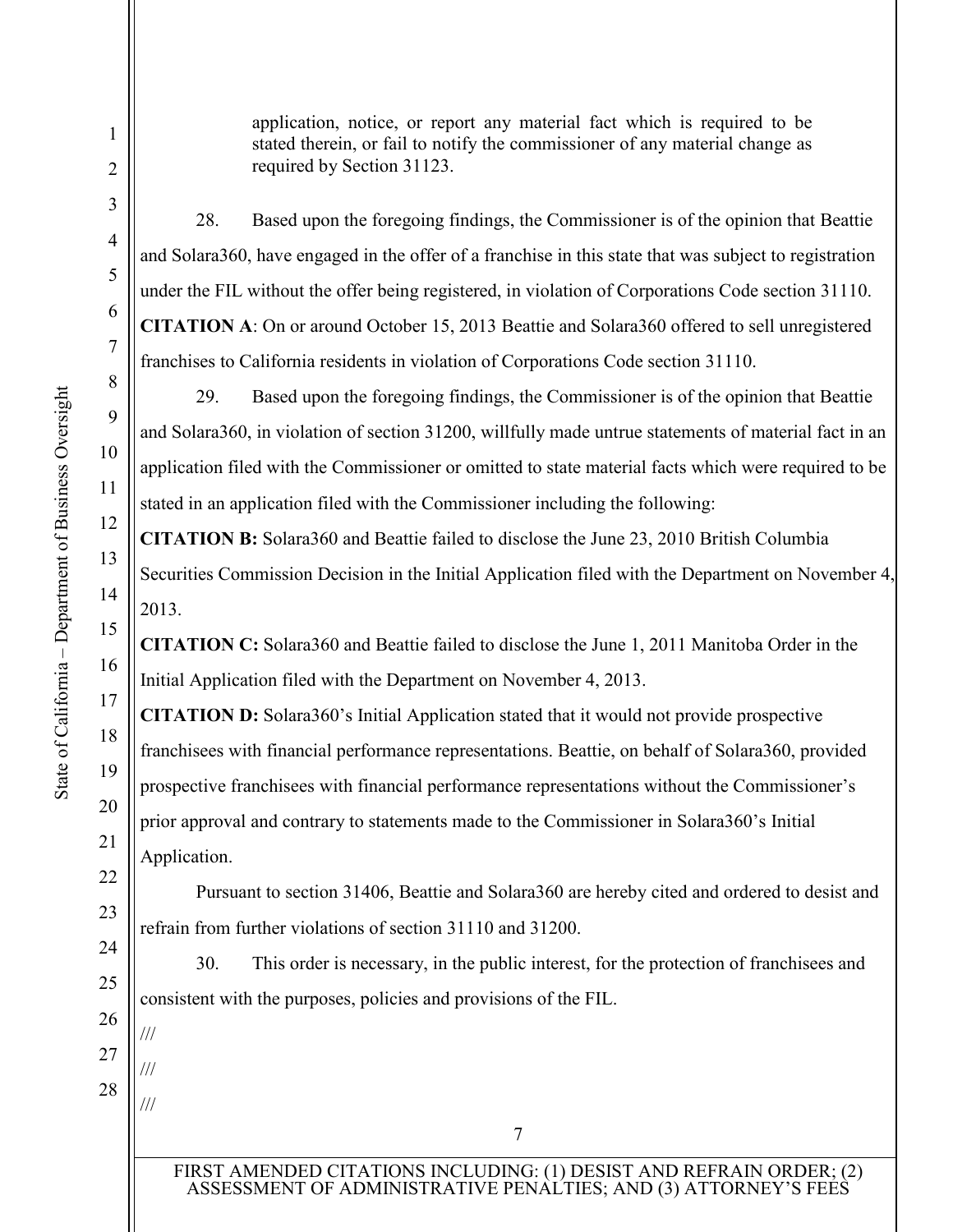|                                                                                                       | IV<br><b>Administrative Penalties</b>                                                                                                                                                                                                                                                                |
|-------------------------------------------------------------------------------------------------------|------------------------------------------------------------------------------------------------------------------------------------------------------------------------------------------------------------------------------------------------------------------------------------------------------|
| 31.                                                                                                   | Corporations Code section 31406 provides:                                                                                                                                                                                                                                                            |
|                                                                                                       |                                                                                                                                                                                                                                                                                                      |
|                                                                                                       | (a) If, upon inspection or investigation, based upon a complaint or<br>otherwise, the commissioner has cause to believe that a person is violating                                                                                                                                                   |
|                                                                                                       | any provision of this division or any rule or order promulgated pursuant to<br>this division, the commissioner may issue a citation to that person in<br>writing describing with particularity the basis of the citation. Each citation                                                              |
|                                                                                                       | may contain an order to desist and refrain and an assessment of an<br>administrative penalty not to exceed two thousand five hundred dollars<br>$(\$2,500)$ per violation and shall contain reference to this section, including                                                                     |
|                                                                                                       | the provisions of subdivision (c). All penalties collected under this section<br>shall be deposited in the State Corporations Fund.                                                                                                                                                                  |
|                                                                                                       | (b) The sanctions authorized under this section shall be separate from, and<br>in addition to, all other administrative, civil, or criminal remedies.                                                                                                                                                |
|                                                                                                       | (c) If within 60 days from the receipt of the citation, the person cited fails<br>to notify the commissioner that the person intends to request a hearing as                                                                                                                                         |
|                                                                                                       | described in subdivision (d), the citation shall be deemed final.                                                                                                                                                                                                                                    |
|                                                                                                       | (d) Any hearing under this section shall be conducted in accordance with<br>Chapter 5 (commencing with Section 11500) of Part 1 of Division 3 of<br>Title 2 of the Government Code.                                                                                                                  |
|                                                                                                       | (e) After the exhaustion of the review procedures provided for in this<br>section, the commissioner may apply to the appropriate superior court for<br>a judgment in the amount of the administrative penalty and order<br>compelling the cited person to comply with the order of the commissioner. |
|                                                                                                       | The application shall include a certified copy of the final order of the<br>commissioner and shall constitute a sufficient showing to warrant the<br>issuance of the judgment and order.                                                                                                             |
| 32.                                                                                                   | Pursuant to section 31406, Solara 360 is hereby assessed and ordered to pay an                                                                                                                                                                                                                       |
| administrative penalty of \$10,000.00, which consists of a penalty of \$2,500.00 for each of the four |                                                                                                                                                                                                                                                                                                      |
| violations of the FIL recited above.                                                                  |                                                                                                                                                                                                                                                                                                      |
| 33.                                                                                                   | The administrative penalties in the amount stated above shall be made payable to the                                                                                                                                                                                                                 |
| Department of Business Oversight and submitted to Danielle A. Stoumbos, Counsel, 320 West 4th         |                                                                                                                                                                                                                                                                                                      |
| Street, Suite 750, Los Angeles, California 90013-2344, no later than 60 days from the date of this    |                                                                                                                                                                                                                                                                                                      |
| order.                                                                                                |                                                                                                                                                                                                                                                                                                      |
| 34.                                                                                                   | This order is necessary, in the public interest, for the protection of investors and                                                                                                                                                                                                                 |
|                                                                                                       | franchisees and consistent with the purposes, policies and provisions of the Franchise Investment                                                                                                                                                                                                    |
| Law.                                                                                                  |                                                                                                                                                                                                                                                                                                      |
|                                                                                                       | 8                                                                                                                                                                                                                                                                                                    |

State of California - Department of Business Oversight – Department of Business Oversight State of California